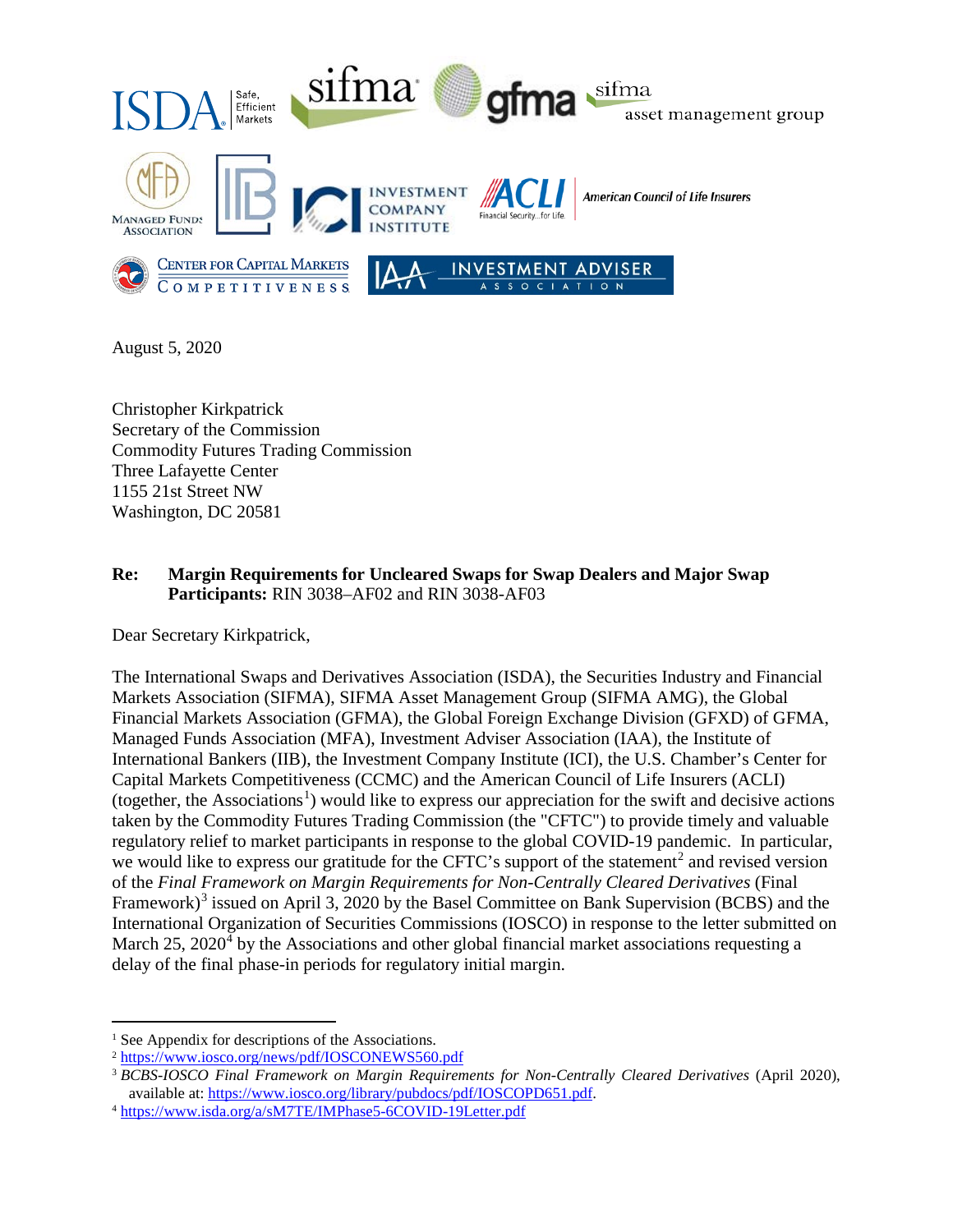The Associations strongly support both the Interim Final Rule<sup>[5](#page-1-0)</sup> and the Notice of Proposed Rulemaking[6](#page-1-1) issued in respect of the CFTC's *Margin Requirements for Uncleared Swaps for Swap Dealers and Major Swap Participants* (the "Margin Rules") which, respectively, defer the compliance date for application of initial margin (IM) requirements for Covered Swap Entities (CSEs) and covered counterparties with an average aggregate notional amount exceeding \$50 billion (Phase 5) and material swaps exposure (i.e. \$8 billion) (Phase 6). We believe deferrals of the Phase 5 and 6 compliance dates are necessary to facilitate orderly preparation for the exchange of regulatory IM between CSEs and the hundreds of covered counterparties with thousands of bilateral relationships<sup>[7](#page-1-2)</sup> expected to come into scope of these requirements during these final phases which have been, and continue to be, profoundly impacted by the global pandemic.

While our members have robust business continuity plans in place that are functioning well, given the overwhelmingly disruptive nature of the pandemic, our members' efforts to prepare for the final phases of regulatory IM have been severely impacted due to personnel, systems and other issues. Although the derivatives industry has adjusted to alternative working situations, the length and severity of the ongoing impact to operations cannot be predicted. Therefore, we greatly appreciate the additional time afforded to market participants by the CFTC and global regulators to come into compliance with the IM regulations.

The Associations support the adoption of both the Interim Final Rule and the Notice of Proposed Rulemaking as proposed and look forward to their finalization. In addition, we would like to note our support of the discussion held during the CFTC Open Meeting on July 22, 2020 in which staff from the Division of Swap Dealer and Intermediary Oversight discussed prospective amendments to the Margin Rules based on the *Recommendations to Improve Scoping and Implementation of Initial Margin Requirements for Non-Cleared Swaps[8](#page-1-3)* made to the CFTC's Global Markets Advisory Committee. We appreciate the leadership taken by the CFTC to consider these important recommendations and encourage the CFTC and U.S. prudential regulators to address the recommendations in the report in a coordinated manner.

Sincerely,

Parksure

Jues Of

Tara Kruse Global Head, Infrastructure, Data and Managing Director Non-Cleared Margin **ISDA**

James Kemp **Global Foreign Exchange Division, GFMA**

<span id="page-1-0"></span> <sup>5</sup> 85 Fed. Reg. 41346 (July 10, 2020)

<span id="page-1-1"></span><sup>6</sup> 85 Fed. Reg. 41463 (July 10, 2020)

<span id="page-1-2"></span><sup>7</sup>Analysis conducted by ISDA estimates that the scale of counterparties coming into scope in the final phases will be exponentially greater than in all prior phases combined with over 1000 parties needing to build infrastructure, prepare for IM calculation, source collateral, execute IM CSAs, and establish custodial arrangements to cover more than 9500 relationships.

<span id="page-1-3"></span><sup>8</sup> [https://www.cftc.gov/media/3886/GMAC\\_051920MarginSubcommitteeReport/download](https://www.cftc.gov/media/3886/GMAC_051920MarginSubcommitteeReport/download)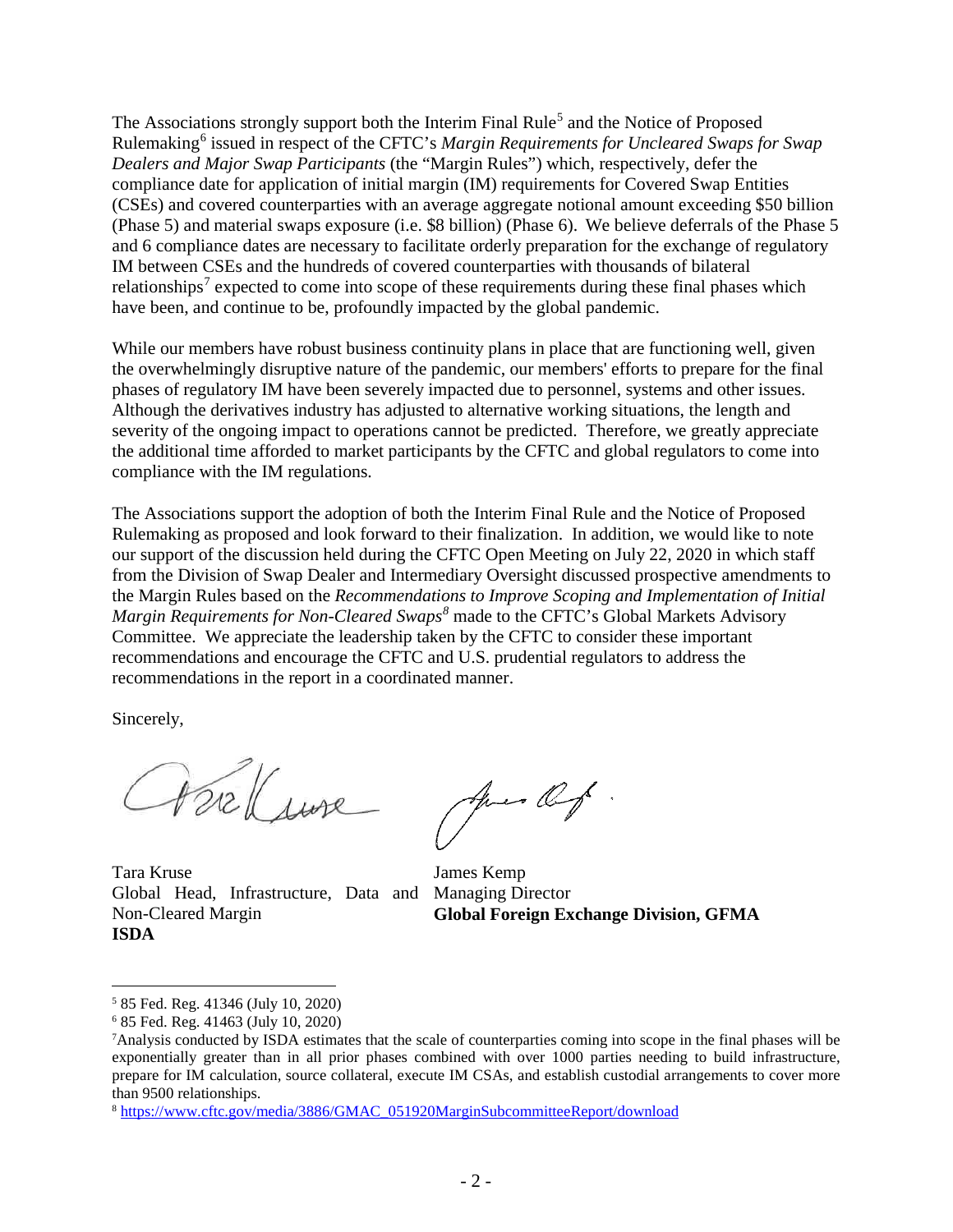Khisphender

Kyle Brandon Managing Director, Head of Derivatives Policy, **SIFMA**

Timothy W. Cameron, Esq. **Asset Management Group** – Head and, Managing Director **Securities Industry and Financial Markets Association**

 $/s/$ Jennifer W. Han Managing Director & Counsel, Regulatory Affairs **Managed Funds Association**

/s/

/s/

Gail C. Bernstein General Counsel **Investment Adviser Association**

Briger Polichere

Briget Polichene Chief Executive Officer **Institute of International Bankers**

Sarah A. Bessin Associate General Counsel **Investment Company Institute**

Allison Past

Allison Parent Executive Director **GFMA**

Michael Lovendusky Vice President & Associate General Counsel **American Council of Life Insurers**

 $4k$ 

Tom Quaadman Executive Vice President Center for Capital Markets Competitiveness U.S. Chamber of Commerce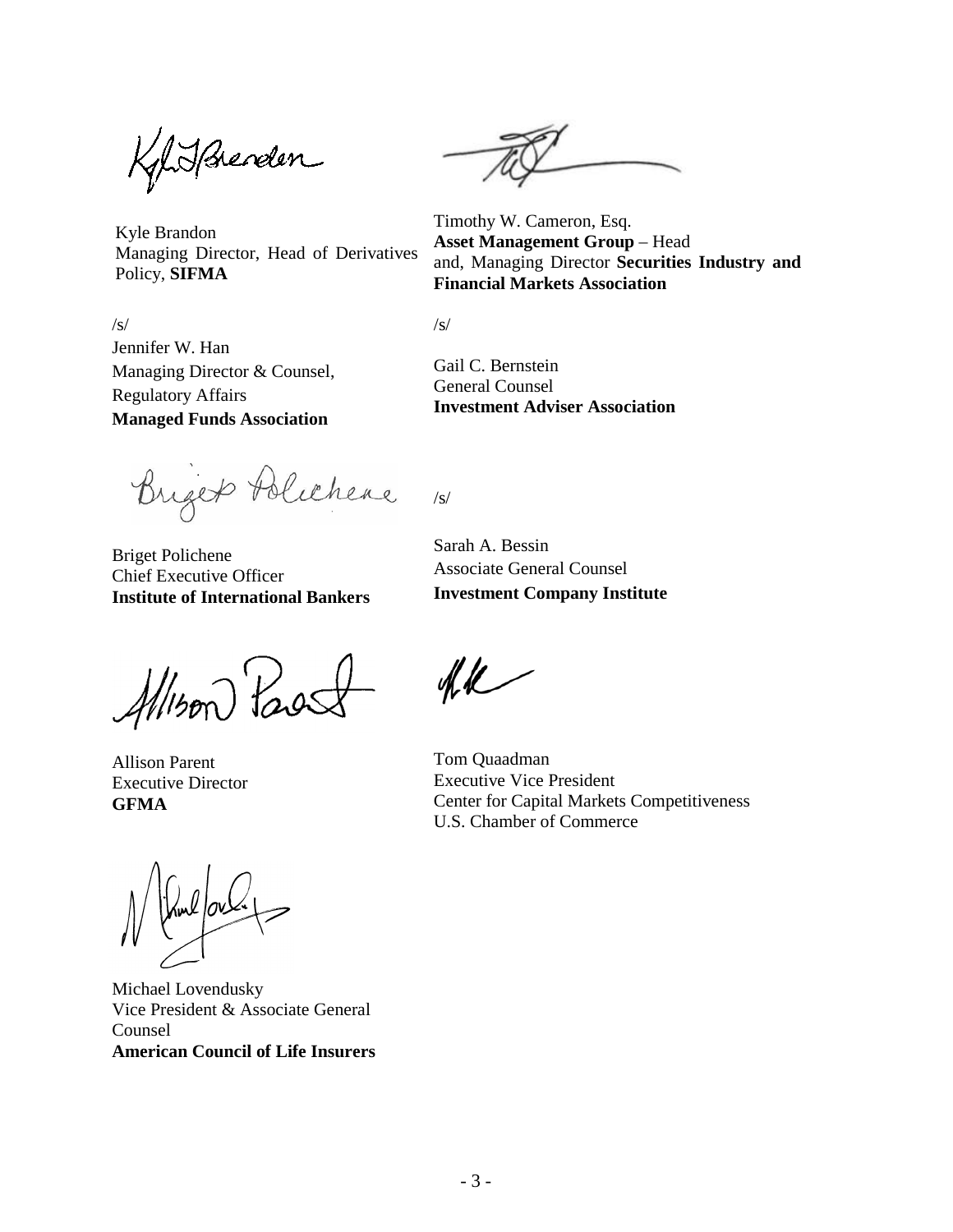## **About the Associations**

Since 1985, **ISDA** has worked to make the global derivatives markets safer and more efficient. Today, ISDA has more than 925 member institutions from 74 countries. These members comprise a broad range of derivatives market participants, including corporations, investment managers, government and supranational entities, insurance companies, energy and commodities firms, and international and regional banks. In addition to market participants, members also include key components of the derivatives market infrastructure, such as exchanges, intermediaries, clearing houses and repositories, as well as law firms, accounting firms and other service providers. Information about ISDA and its activities is available on the Association's website: [www.isda.org.](http://www.isda.org/) Follow us on Twitter @ISDA.

**SIFMA** is the leading trade association for broker-dealers, investment banks and asset managers operating in the U.S. and global capital markets. On behalf of our industry's nearly 1 million employees, we advocate on legislation, regulation and business policy, affecting retail and institutional investors, equity and fixed income markets and related products and services. We serve as an industry coordinating body to promote fair and orderly markets, informed regulatory compliance, and efficient market operations and resiliency. We also provide a forum for industry policy and professional development. SIFMA, with offices in New York and Washington, D.C., is the U.S. regional member of the Global Financial Markets Association (GFMA). For more information, visit [http://www.sifma.org.](http://www.sifma.org/)

**SIFMA AMG**'s members represent U.S. asset management firms whose combined global assets under management exceed \$45 trillion. The clients of SIFMA AMG member firms include, among others, tens of millions of individual investors, registered investment companies, endowments, public and private pension funds, UCITS, and private funds such as hedge funds and private equity funds.

**GFMA** represents the common interests of the world's leading financial and capital market participants, to provide a collective voice on matters that support global capital markets. We advocate on policies to address risks that have no borders, regional market developments that impact global capital markets, and policies that promote efficient cross-border capital flows to end users by efficiently connecting savers and borrowers, benefiting broader global economic growth. The Association for Financial Markets in Europe (AFME) in London, Brussels and Frankfurt, the Asia Securities Industry & Financial Markets Association (ASIFMA) in Hong Kong and the Securities Industry and Financial Markets Association (SIFMA) in New York and Washington are, respectively, the European, Asian and North American members of GFMA.

The **GFXD** was formed in co-operation with the Association for Financial Markets in Europe (AFME), the Securities Industry and Financial Markets Association (SIFMA) and the Asia Securities Industry and Financial Markets Association (ASIFMA). Its members comprise 24 global foreign exchange market participants, collectively representing a significant portion of the FX inter-dealer market. Both the GFXD and its members are committed to ensuring a robust, open and fair FX marketplace and welcome the opportunity for continued dialogue with global regulators. Learn more about the GFXD at: [www.gfma.org/foreign-exchange/](https://www.gfma.org/foreign-exchange/)

Managed Funds Association **(MFA)** represents the global alternative investment industry and its investors by advocating for sound industry practices and public policies that foster efficient, transparent, and fair capital markets. MFA, based in Washington, DC, is an advocacy, education and communications organization established to enable hedge fund and managed futures firms in the alternative investment industry to participate in public policy discourse, share best practices and learn from peers, and communicate the industry's contributions to the global economy. MFA members help pension plans, university endowments, charitable organizations, qualified individuals and other institutional investors to diversify their investments, manage risk and generate attractive returns over time. MFA has cultivated a global membership and actively engages with regulators and policy makers in Asia, Europe, North and South America, and many other regions where MFA members are market participants.